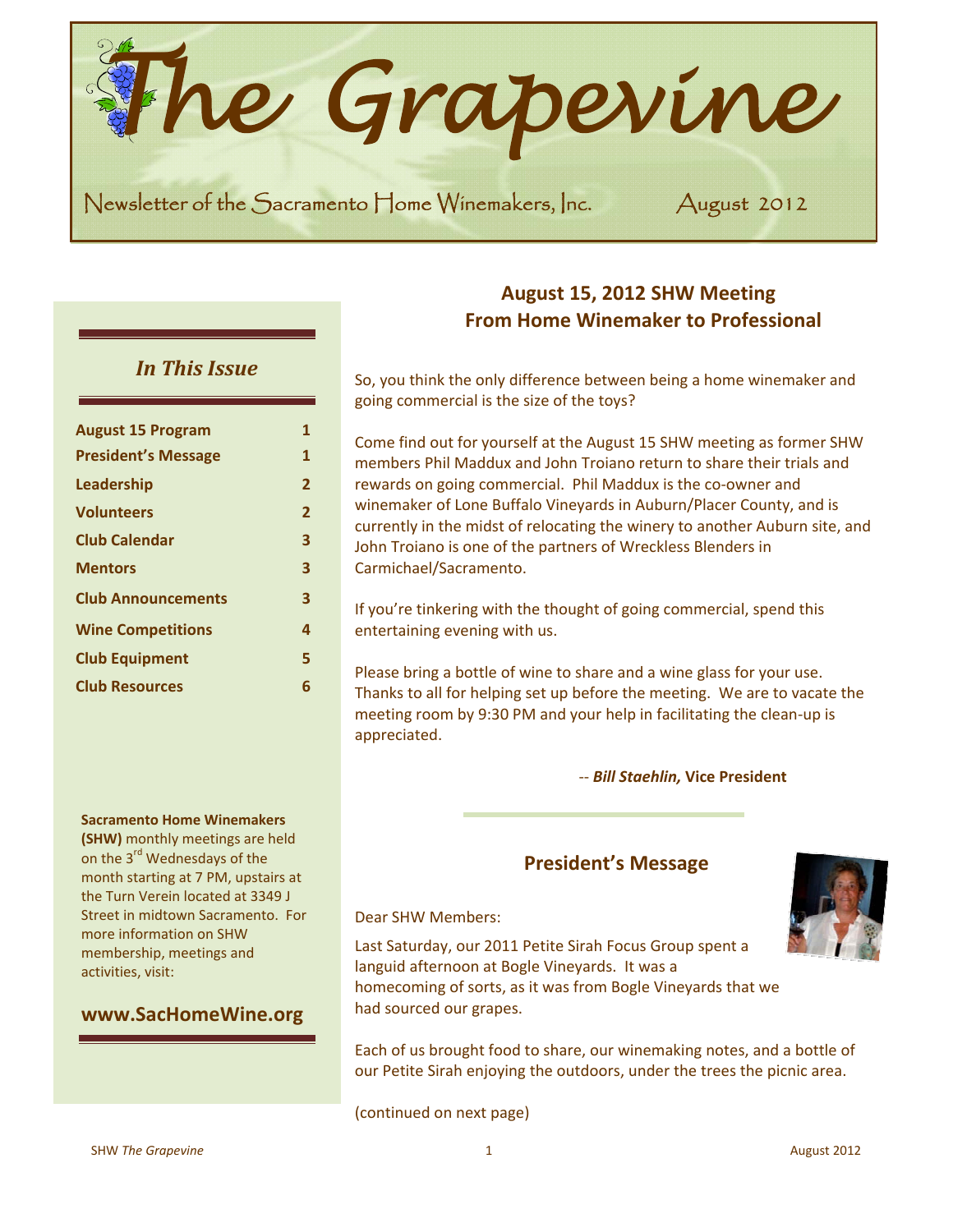# *2012 Boards and Appointees*

#### *Executive Board*

- *President* ‐ Donna Bettencourt bettencourt1045@softcom.net
- *Vice President* ‐ Bill Staehlin bill.staehlin@sbcglobal.net
- *Treasurer* ‐ Mike Touchette pinotsyrah@yahoo.com
- *Secretary* ‐ Sue Summersett sbsummer2002@yahoo.com

*Membership Co*‐*Chairs* Fred Millar & Gin Yang fred.millar1@gmail.com ginyangstaehlin@yahoo.com

*Past President* ‐ Lynn Keay lynn.keay@gmail.com

#### *Board Appointees*

*Chief Judge* ‐ D. D. Smith ddanjo@sbcglobal.net

*Cellar Master* ‐ Henry Wilkinson hbwilkinson@jps.net

*Club Competition Coordinator Mentors Coordinator Web Manager*  Judy Pinegar judypinegar@gmail.com

*Hospitality Coordinator*‐Sonia Baron soniabaron@hotmail.com

*Community Relations* Debbie Moretton dem1019@sbcglobal.net John Avila mail@john‐avila.com

*Historian ‐ Gary Young* gycats@earthlink.net

*The Grapevine* Editor ‐ vacant

#### *Board of Directors*

Judy Pinegar (Chair) Mike Touchette Fred Millar Lynn Keay Donna Bettencourt

There were Linda Clevenger and Seth Brunner, Henry Wilkinson, Lloyd and Ellen Bakan, Jed McLaughlin, and myself (sorry that you could not make it Carol). We were joined by Warren Bogle, President and Vineyard Manager for Bogle Vineyards who had graciously left orders to reserve a table for us, and to offer us two bottles of his own 2009 Petite Sirah.

What happened then was pure grace. Warren sampled each of our wines, giving comments, as he shared with us his love for his family winery and his operations. He manages 1,500 acres of wine grapes for Bogle – no easy task. We were struck by his passion for growing wonderful grapes, and his genuine interest in our winemaking efforts.



We shared our notes with him, and took notes on his comments. After nearly two hours, we had shared with him as much as he had shared with us.

He whispered to me, midway through, "So, Donna, what did you all do after you picked up the grapes in the truck?" I told him that Carol and I had driven the truck to Henry's (nearly dumping the load at the nearly 20 degree incline up to the levy road!), and that we had then crushed and destemmed the grapes, each taking home their

must and from then on, making wine in our own way.

His final wistful comment to us really made me smile, "You know, talking to all of you, it makes me want to make wine." This, from a winemaking industry giant! But, I think that he meant it, and that it was a tribute to the winemaking passion expressed by the members of our Petite Sirah Focus Group.

So, as we look forward to our August program, devoted to home winemakers who turned "pro", let us take our hats off to this professional yearning to become a home winemaker!

Happy Winemaking!

‐‐ *Donna Bettencourt*

### **Thanks for Stepping Up!**

Your Club appreciates your help in keeping the organization running smoothly and extends special thanks to:

**■** Linda Clevenger and Seth Brunner for coordinating and bringing the hospitality cheese and bread for June's meeting; and

**■** Carol Clark and Sonia Baron for hosting July's executive board retreat.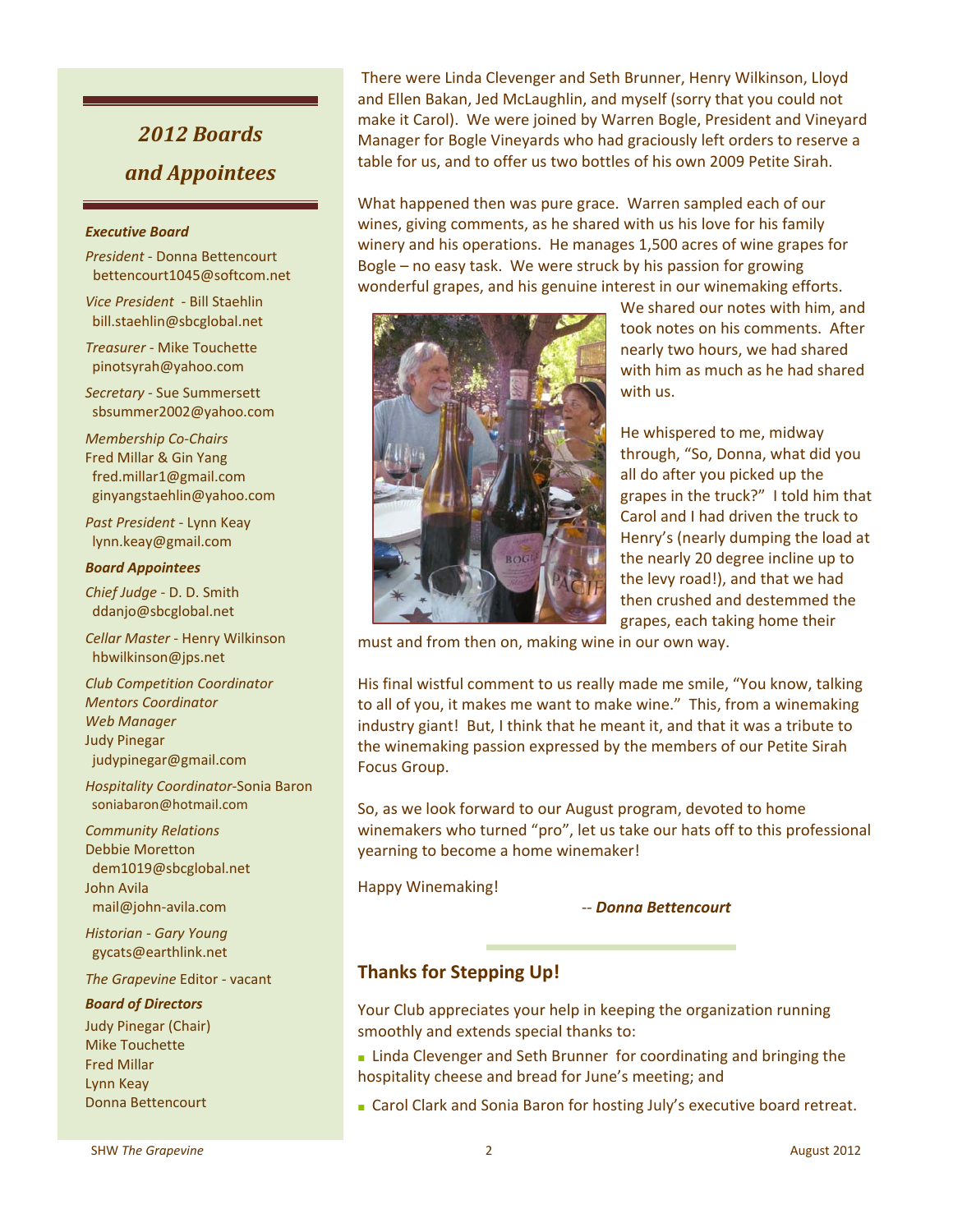# **2012 SHW Calendar**

| August 15<br>Wednesday    | <b>General Meeting: From Home Winemaking to</b><br><b>Commercial Winery</b><br>Speakers: Phil Maddux, Lone Buffalo Vineyards and<br>John Troiano, Wreckless Blenders                      |
|---------------------------|-------------------------------------------------------------------------------------------------------------------------------------------------------------------------------------------|
| September 5               | <b>Executive Board Meeting, Gold River</b><br>Contact President Donna Bettencourt - 916 454-<br>5487; bettencourt1045@softcom.net                                                         |
| September 19<br>Wednesday | <b>General Meeting: Oak Impacts on Wine</b><br>Speaker: Jeff McCord, StaVin                                                                                                               |
| Date TBA                  | <b>Winemakers Harvest Dinner</b><br>Looking for coordinator and location<br>Contact Co-Membership Chair Fred Millar - 916 576-<br>9596; fredmillar1@gmail.com                             |
| October 17<br>Wednesday   | <b>General Meeting: Sparklers, Desserts, Fruits and</b><br><b>Ports Evaulation</b><br>Evaluator: Gerald Cresci                                                                            |
| November 14<br>Wednesday  | <b>General Meeting: Annual Elections, Gold and Silver</b><br><b>Winners Tasting, and Travelogue</b><br>Members Invited to Present: 2012 Gold and Silver<br><b>Awardees, and Travelers</b> |
| December 16<br>Sunday     | <b>Holiday Party, Delta King</b><br><b>No General Meeting</b>                                                                                                                             |

*Monthly meetings generally start at 7 PM on the 3rd Wednesdays of the month, upstairs at the Turn Verein, 3349 J Street, Sacramento. Show up at 6:30 PM with your wine glass and a bottle of wine and enjoy wine making camaraderie. Please bring 2 wine glasses for evaluation meetings. Thanks for helping set up and cleaning at the meetings.*

*Board meetings start at 6:30 PM on the 1st Wednesdays of the month.*

# **September Executive Board Meeting – September 5 Wednesday, 6:30PM –8PM in Gold River**

All SHW members are encouraged to attend the Club's Executive Board Meeting at least one time, so why not make September's Board meeting the one to attend? The September meeting will be held at a member's home in Gold River.

This is a great way to get involved and to learn more about your Club. At the September meeting, we will be finishing up or planning for the September (continued on the next page)

#### *Mentors*

*Looking for a winemaking mentor? Judy Pinegar can help you find one.*

Judy Pinegar, Loomis (Coordinator) 916 652‐5198 judypineagar@gmail.com **F,R,W**

Carl & Lili Brust, Loomis 916 652‐9001 lcbrust@garlic.com **S,W**

Debra Moretton, Auburn 916 296‐1115 dem1019@sbcglobal.net **V**

Mike Touchette, Diamond Springs 530 748‐9677 pinotsyrah@yahoo.com **R,W**

Gerald Cresci, Herald 209 748‐2122 **F,P,VM**

Paul & Nancy Baldwin, Elk Grove 916 684‐2086 pbaldwin@frontiernet.net **R,VM,W**

Henry Wilkinson, Sacramento 916 446‐6276 hbwilkinson@jps.net **R**

Jim Margolis, Sacramento 916 451‐4279 jamadapa@att.net **R,W**

Donna Bettencourt, Sacramento 916 454‐5487 bettencourt1045@softcom.net **R,W**

D. D. Smith, Gold River 916 638‐8849 ddanjo@sbcglobal.net **I,P,R,W**

Lynn Keay, Gold River lynn.keay@gmail.com **F,R,W**

Rex Johnston, East Bay 925 930‐2897 Wine4rex@yahoo.com **F,R,W**

#### **Mentor Wine Specialties:**

 $F = fruit$ ;  $I = ice$ ;  $P = port$ ;  $R = red$ ;  $S =$  sparkler;  $V =$  viognier;  $VM =$ vineyard management; **W** = white

SHW The Grapevine and Security 2012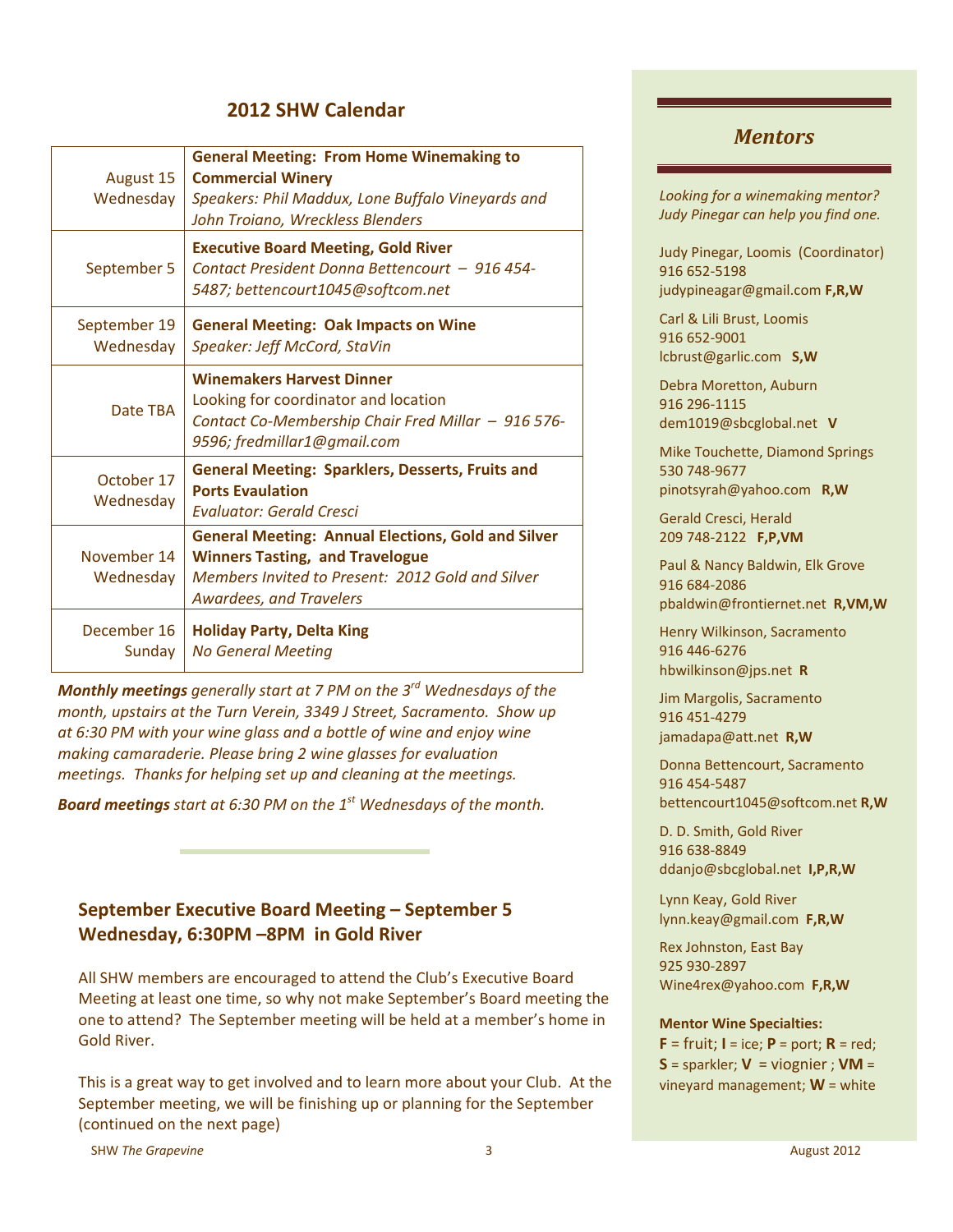and October programs, map out the different varietal focus groups that will be offered for this coming harvest season, and plan for the upcoming Harvest Dinner. Stay for the board meeting, help out with our activities, and later join us for a potluck and sharing of wines. Contact Bill Staehlin, Vice President for location: bill.staehlin@sbcglobal.net and 916 216‐1753.

‐‐ President Donna Bettencourt

#### **Show Us Your Wine Travels**

The October meeting is getting finalized and we'd like to feature your wine travel adventures to distant lands! Share your trip's winery finds with slides or Power Point presentations. SHW has can assist in purchasing wines of the region for tasting by our members.

Please contact VP Bill Staehlin at (916 )216‐1753 or Bill.Staehlin@sbcglobal.net if you are interested.



#### **June Jubilee Ribbons Available From Competition Coordinator Judy**

If you didn't get your June Jubilee award ribbons from Judy at the July meeting, let her know and she'll make arrangements to get them to you. Judy's at judypinegar@gmail.com and 916 652‐5198

#### **Harvest Dinner**

The annual Winemakers Harvest Dinner is a relaxing time when members take time from the rush of the crush and share their harvest adventures and home wines.

The Harvest Dinner is looking to secure an date at a restaurant for 50‐70 people; negotiate the dinner menu and pricing that is inclusive of corkage fees, sales tax and gratuity (some restaurants waive corkage fees); and apply the details to make this event outstanding.

This is a fun way to get more involved with SHW! If you're interested in participating, please contact Fred Millar at fredmillar1@gmail.com or 916 376‐9596.

#### **2013 SHW Executive Board Nominations**

The SHW Board of Directors (BOD) is responsible for seeking candidates interested in serving on the Club's executive board. The executive board is comprised of 6 positions: president, vice president, secretary, treasurer, membership chair and immediate past president. Descriptions of these positions are detailed in the Club's Bylaws Article V available on the Club's website at www.sachomewine.org.

The annual election is held at the November board meeting. If you are interested in serving in an elected capacity or any of the appointed positions (see "2012 Board and Appointees" on page 2), please contact BOD Chair Judy Pinegar or President Donna Bettencourt.



# **Amateur Wine and Label Competitions**

**San Joaquin County Fair** – Lodi Amateur Vintners Association in conjunction with the fair offers amateur wine and wine label competitions. Entry forms are due by **August 11**. See www.sanjoaquinfair.com or www.lavawine.org for more information.

(continued on next page)

SHW The Grapevine and Security 2012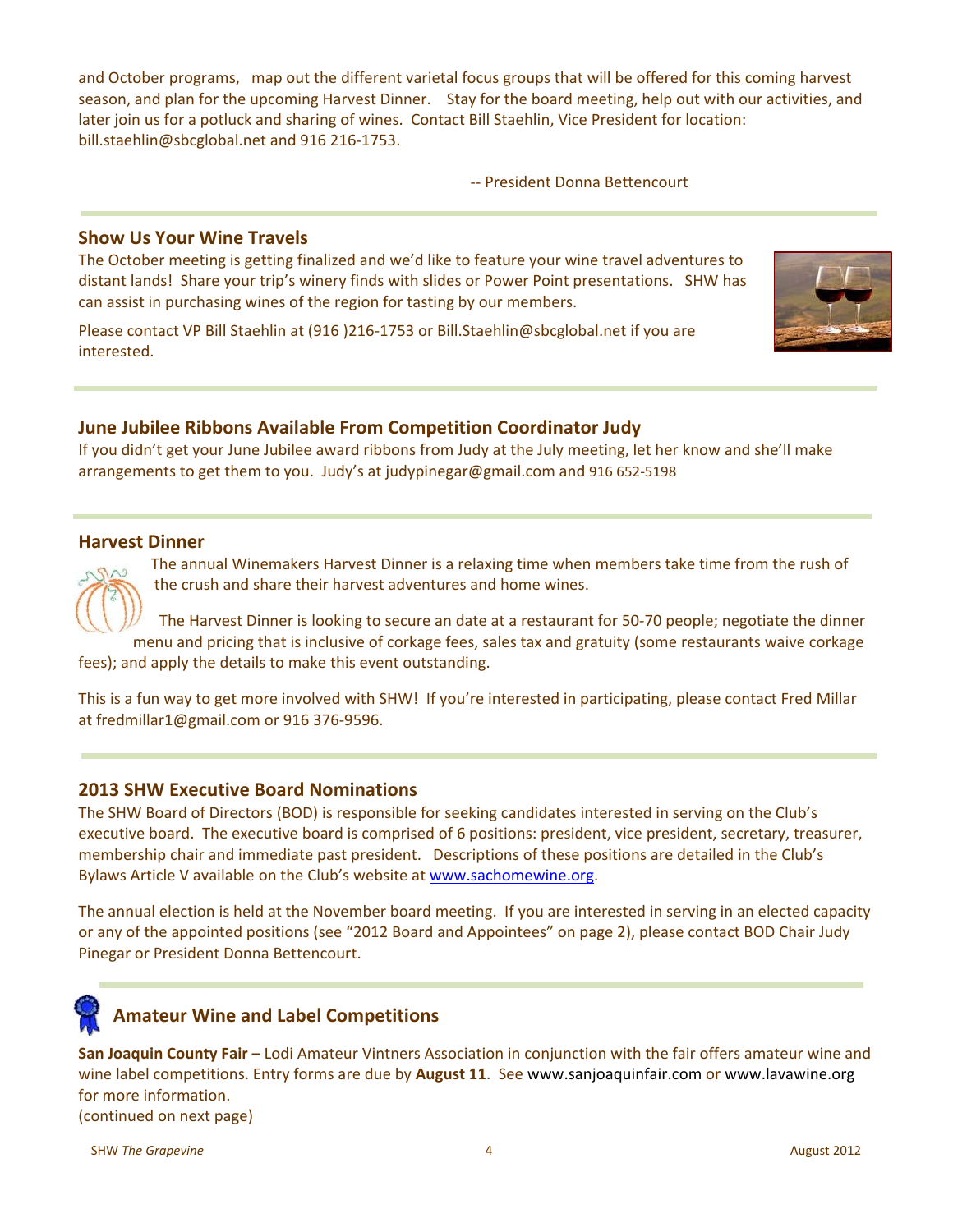**Yolo County Fair** – amateur wine entries are accepted through **August 13**. No fruit wines accepted. See the fair's website at: www.yolocountyfair.net.

**Gold Country Fair** – the fair's amateur/homemade wine contest entries must be received by **August 21** at noon. Competitors must reside in Sacramento, Placer, El Dorado and Nevada counties. More information at: www.goldcountryfair.com

**WineMaker Magazine** - the magazine invites entries for its 13<sup>th</sup> annual wine label contest. Entries must be received by **September 28, 2012** and winners will be published in the December 2012‐January 2013 issue of the magazine. Details at: www.winemakermag.com.

#### **Corkage Fee Free Restaurants**

You love your wine and want to take it to dinner with you but sometimes the corkage fees charged by restaurants are, well, a little pricey. There are a few area restaurants who have special "corkage free or reduced‐ corkage fee" offers. If you know of a restaurant that's corkage free friendly, let Web Manager Judy Pinegar know and she'll add it to the newest feature on the SHW website. Judy: judypinegar@gmail.com and 916 652‐5198.

#### **2012 Varietal Focus Groups**

If you have a grape source and would like to enjoy the power of group purchase, consider leading a varietal focus group by sourcing the grapes, and organizing the crushing/destemming process. Please contact Prez Donna Bettencourt at 916 454-5487 and bettencourt1045@softcom.net to coordinate.

#### **Looking for Grapes? www.sachomewine.org**

Check out grapes or winemaking equipment for sale by clicking on the "Classified Ads" words on the right side of the page. Varietal focus groups are located by clicking on the "Winemaking Help" words also on the right side of the page. Club equipment information is found at the "Member Services" tab across the top of the page.

#### **Technical Meetings in Real Time**



We're thinking about video recording meetings or Skyping them or something similar to capture the Clubs's monthly programs so that they can be viewed remotely and/or at a later time. If you have ideas or resources to help bring

this together, please contact Prez Donna Bettencourt: (916) 454‐5487 and bettencourt1045@softcom.net.

# *Club Equipment*

Club equipment can be borrowed by SHW members. Reservations are handled on a first come, first served basis with a signed "Release Agreement" on file.

*Destemmer‐Crusher* Contact: Andy Walter, 916 955‐6373 andrew.walter@sbcglobal.net

#### *Basket Press*

Contact: Lynn Keay, 916 969‐4924 lynn.keay@gmail

*Filter* Contact: Donna Bettencourt, 916 454‐5487 bettencourt1045@softcom.net

Please help keep Club equipment in optimum shape for everyone to use.

**■**Thoroughly clean and return equipment within 24 hours.

**■** Notify equipment coordinator of equipment malfunctions or damage.

**■** Provide your own paper filters for the filter.

**■** Schedule thoughtfully during peak season as several members may need to borrow the equipment on the same day.

"Release Agreements" are available at the monthly SHW meetings. Be proactive: if you're planning to borrow Club equipment, attend the equipment training and complete the form. See Prez Donna Bettencourt for additional information.